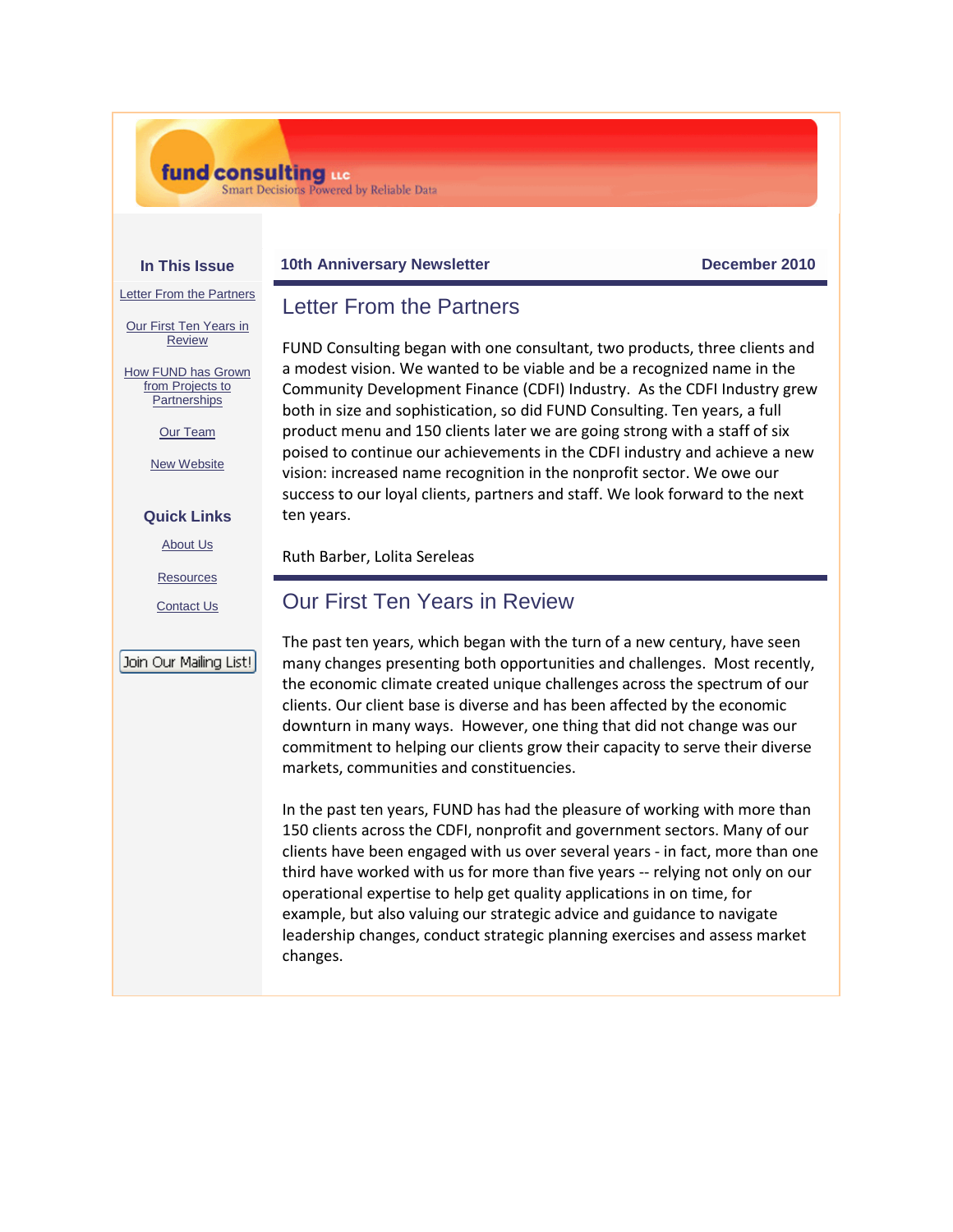

Approximately 53% of FUND's clients are CDFI loan funds, 23% are CDFI banks and credit unions, 19% are nonprofit organizations, and 5% are government entities. Our clients operate locally and nationally and are located in more than 35 states. We are proud of the successful and diverse client base we have worked with over the past 10 years.



But the proof is in the numbers. Over the past ten years, FUND has helped our clients obtain over \$191 million in government and local grants and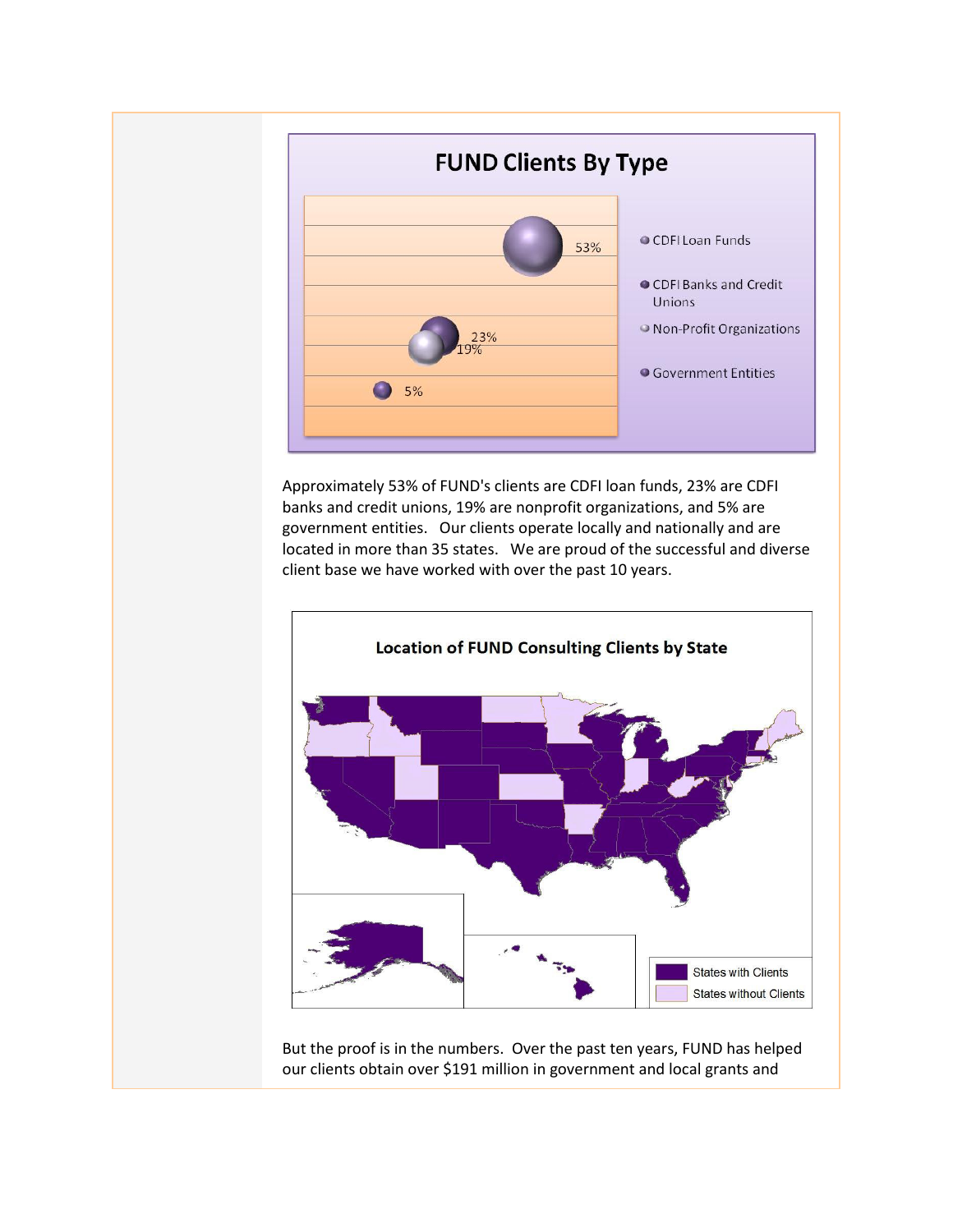investments. During this time period, FUND Consulting has delivered almost 100 research, marketing, and strategic planning projects, in addition to other capacity building solutions. We've been able to do so while staying true to

our business model of personalized services tailored to the needs of each of our individual clients. Our high level of responsive customer service yielded a 100% client satisfaction

We like the way you make us feel like we're your only client and the extra mile you go to keep us on track for our grant submissions.

-Native CDFI Client Quote

rating. To see a full list of our clients, please visit our [website.](http://www.fundconsulting.com/)

## How FUND has Grown from Projects to Partnerships

Over the past ten years, we have expanded our product offerings from our core market analysis and funding application assistance to a full range of products responsive to the needs of organizations at any stage of development. At FUND Consulting, our products are designed to offer both strategic and operational support to our clients.

While many clients approached us initially for support with writing grant applications, our long-term relationships have evolved into more complex strategic engagements based on our deep knowledge and understanding of your organization and its needs.



FUND has built long-term strategic relationships with clients with engagements often structured as annual service packages. In this way, the FUND team served as adjunct staff that provided support throughout the year on a regular basis. Currently FUND has 25 annual service package clients representing non-profit loan funds, Native loan funds, banks, and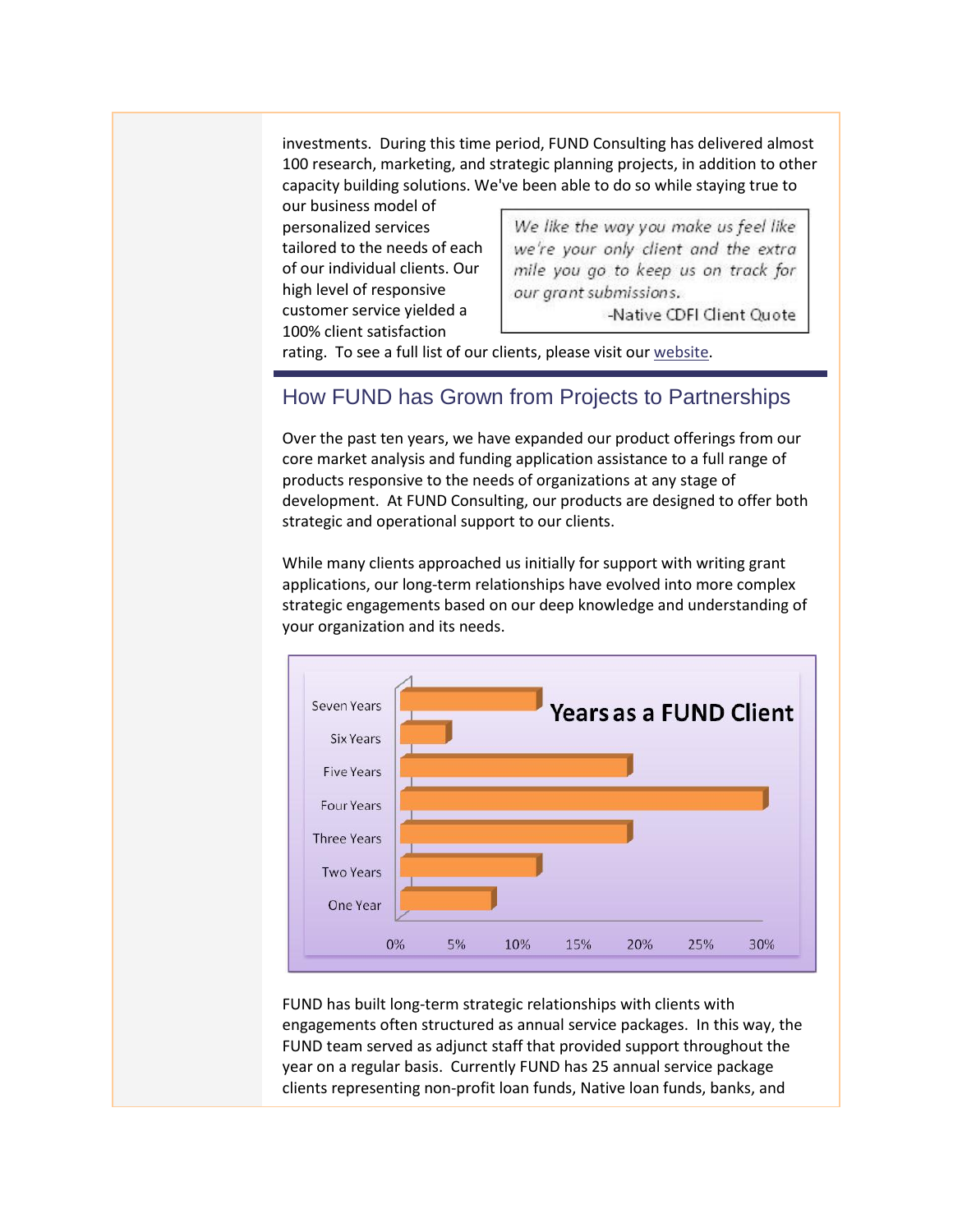credit unions in the CDFI industry. On average these clients have been with FUND for four years.

The examples below provide examples of how annual service package clients have engaged with FUND Consulting.

The *Cancer Support Center*, a non-profit organization providing no-cost support to those affected by Cancer, initially engaged FUND Consulting for strategic planning in 2008, including an environmental scan and facilitated strategy sessions. Since then, FUND has remained a valued partner to the organization most recently seeing the organization through a leadership transition by providing executive coaching services, as well as supporting a ramp-up in marketing and fundraising efforts with a marketing audit and a brand standards guide. FUND continues in an advisory role providing strategic guidance to the Executive Director and Board President.

FUND Consulting has worked with the *Citizen Potawatomi Community Development Corporation* (CPCDC) located in Shawnee, Oklahoma since 2004. FUND is proud to have partnered with the CPCDC through its development into a leading Native American CDFI. Our work with this dynamic organization started with a market study and evolved into writing several successful grant applications, including CDFI, HUD and USDA applications. FUND also created the organization's award winning impact measurement system, as well as conducted capitalization planning. FUND has rounded out its services with the development of marketing collateral, including an annual report and success stories to publicize the organization's excellent work.

*Forward Community Investments* (FCI) is an innovative non-profit CDFI loan fund lending to Wisconsin non-profits that serve some of that state's most disadvantaged people and communities. FCI first approached FUND for assistance with preparing CDFI applications in 2007. After two rounds of successful support, this growing CDFI engaged FUND to write a successful Capital Magnet Fund application and Wachovia NEXT application, as well as its first New Markets Tax Credit application, which is currently under review. FUND has since completed the research and interview portion of the organization's strategic plan, making the case for a statewide expansion of technical assistance services, and laying the framework for the next phase of growth.

*Illinois Service Federal Savings and Loan Association* (ISF) is a bank serving African American homeowners on the south side of Chicago since 1934. ISF turned to FUND Consulting in 2007 to help it maximize its status as a successful CDFI. Since that time FUND has prepared two successful BEA applications and a successful TA application. In 2010, the Bank engaged FUND Consulting to conduct a market analysis which identified both risks